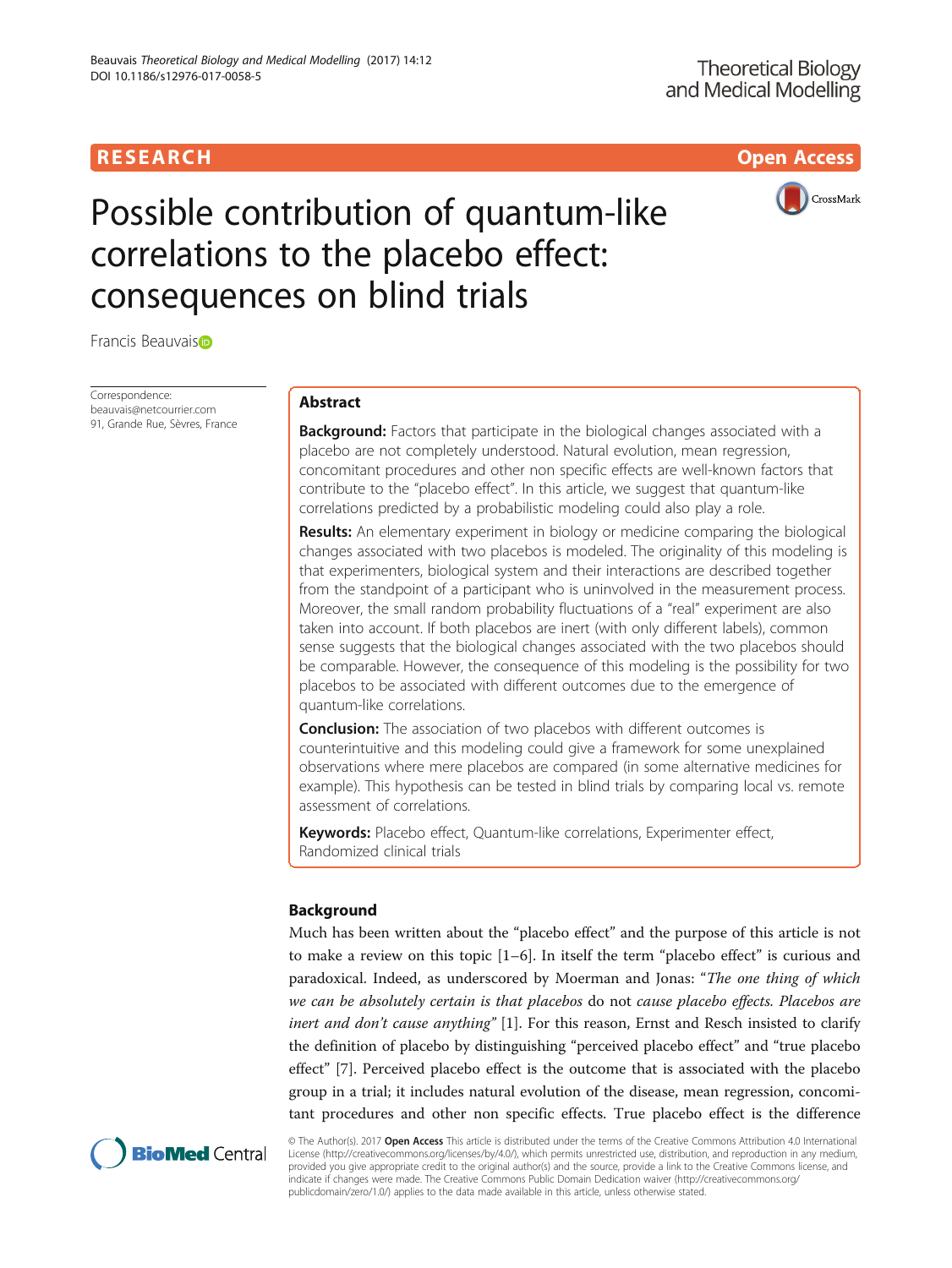between perceived placebo effect and effect associated with no treatment. "No treatment" groups are however infrequently performed and therefore there are often some misunderstandings to define the scope of the "placebo effect".

Since placebos are inert, the causes of the "true placebo effect" should be sought rather on the side of language and psychology. Thus, it has been shown that placebo effects can be caused by cognitive and emotional changes, expectation of symptom changes or classical conditioning [\[2\]](#page-16-0). Actual effects of placebo on brain and body have been evidenced and there are neurobiological underpinnings for these effects [\[8](#page-16-0), [9](#page-16-0)].

However, in most studies aimed to decipher the placebo effect, patients are at the centre of the investigations and all explanations rest on them. In the present article, the experimental design and the experimenters are also taken into consideration. Therefore, the focus is moved from patients to investigators and in this case the placebo effect – at least one of its components – is not much different than an experimenter's effect. A famous example of experimenter's effect was evidenced in the experiments of Rosenthal et al. where an experimenter obtained from his subjects the data he expected or wanted to obtain [[10\]](#page-16-0). Outside of psychology, for example in cell biology or in physiology, it is generally thought that such subtle influences could not be responsible for response biases. In clinical trials, blind experiments are supposed to protect against any outcome bias related to patient or physician; if such influences exist, they are distributed randomly in test and placebo groups. In the present article, it is suggested that quantum-like correlations predicted by a probabilistic modeling could also contribute to the "placebo effect".

# Results

# Design of a minimal experiment with two placebos

The purpose of a typical experiment in medicine or biology is to establish a relationship between a "cause" (independent variable) and a biological "effect". Placebos (or "controls" in experimental biology) are included in the experiment in order to assess the effects of variables other than the independent variable.

We define a biological "object" (biological model or patients in a clinical trial) with two possible states: no biological change (or resting state, not different from background noise) and biological change ("activated" state). A biological change may be defined by setting a cut-off value of a continuous variable. We symbolize no biological change as "↓" and biological change as "↑".

We assume that all samples that are tested are placebos and that the only difference is their labels which are either  $Pcb_0$  or  $Pcb_1$ . Since samples are all inert and physically identical, common sense suggests that the biological outcomes associated with the two placebos should be comparable. Nevertheless, the aim of the modeling is to know whether in some circumstances the state "↑" could be more frequently observed with one of the two labels (no matter which one at this stage). Therefore, the null hypothesis  $(H<sub>0</sub>)$  of such an experiment is:

$$
H_0: Prob(\uparrow|Pcb_0) = Prob(\uparrow|Pcb_1)
$$
\n(1)

Prob  $(x|y)$  is the conditional probability of x given y (or the probability of x under the condition y).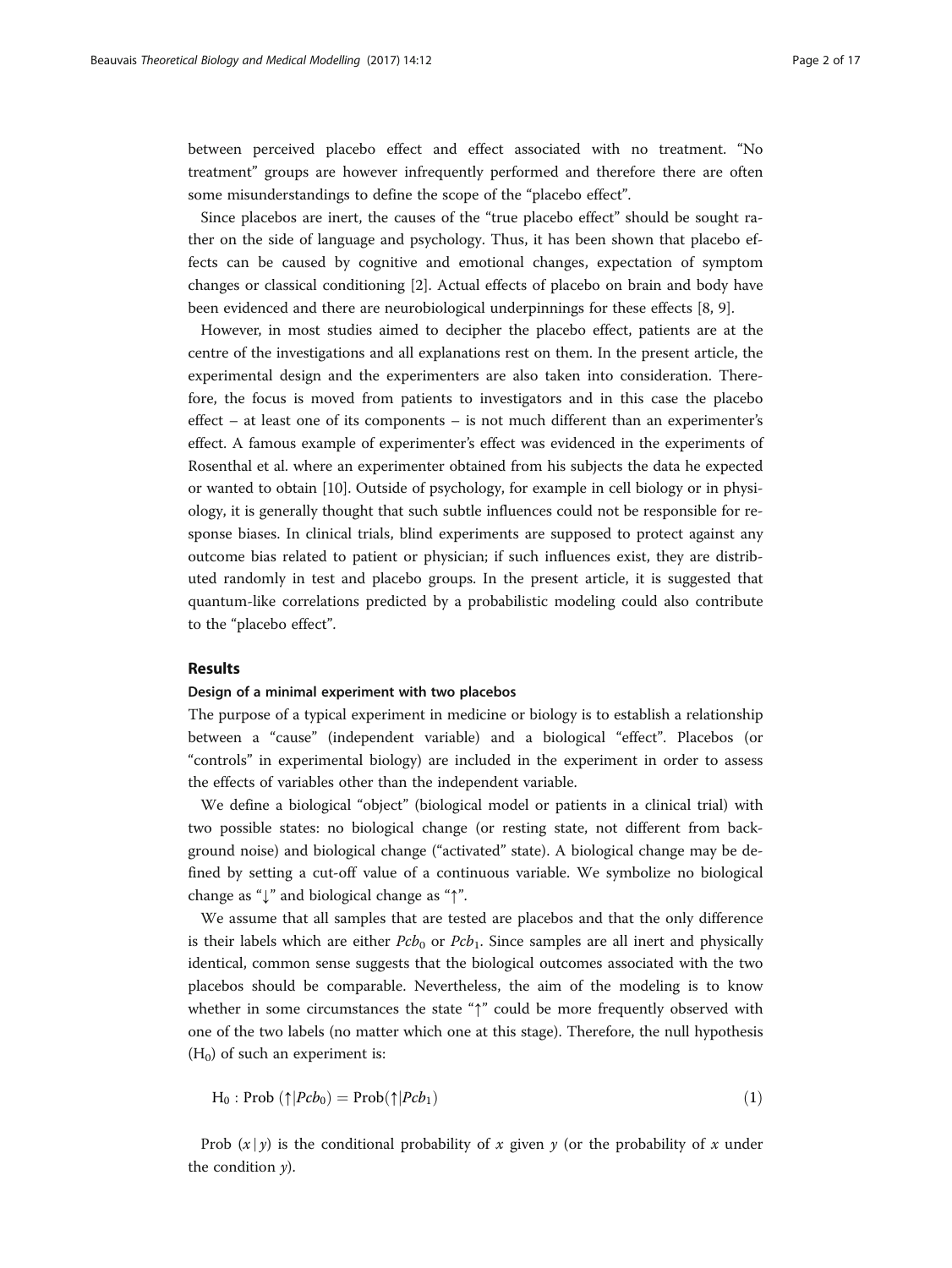<span id="page-2-0"></span>Figure 1 describes the two possible relationships between labels and biological outcomes: either "direct" relationship (Pcb<sub>0</sub> associated with " $\downarrow$ " and Pcb<sub>1</sub> associated with "(")") or "reverse" relationship ( $Pcb_0$  associated with " $\uparrow$ " and  $Pcb_1$  associated with " $\downarrow$ "). Note that this naming ("direct" or "reverse") is arbitrary and does not prejudge results. Of course, if a biological change is associated with the labels  $Pcb_0$  and  $Pcb_1$  with the same rate (i.e. no relationship), then the probabilities of direct and reverse relationship are both equal to 1/2. By convention, we present calculations of probability mainly for direct relationship (the sum of the probabilities of direct and reverse relationships is equal to one).

# Description of an experiment from an uninvolved standpoint

The originality of the present modeling is that observers, observed system and their interactions are described together from an uninvolved standpoint. The formalism is inspired from the relational interpretation of quantum physics [\[11, 12\]](#page-16-0) and quantum Bayesianism (QBism) [[13, 14\]](#page-16-0).

We suppose that the experimental landscape is described by a participant who is uninvolved in the experiment. Suppose, as described in Fig. [2](#page-3-0), an observer O who measures a variable of a system S; this variable can take one of the two values "left" and "right" after a measurement. For a participant  $P$  uninvolved in the measurement process, a definite value has been obtained after the measurement of S by O (either "left" or "right"). P knows that O has observed a defined value after measurement, but  $P$  does not know *what*  $O$  has observed. If  $P$  finally observes the system  $S$ , he records a definite value and he agrees with  $O$  on this value when  $P$ and O interact. Interactions between observers are like measurements and they allow establishing correlations.

In this last case, it is important to underscore that it is not correct to say that  $P$  is "forced" to observe what O observed before they interact. Indeed, one can imagine another participant Q who in turn describes S, O and P without interacting with them. What  $Q$  can say is that a correlation has been established between  $S$ ,  $O$  and  $P$ , but  $Q$ 

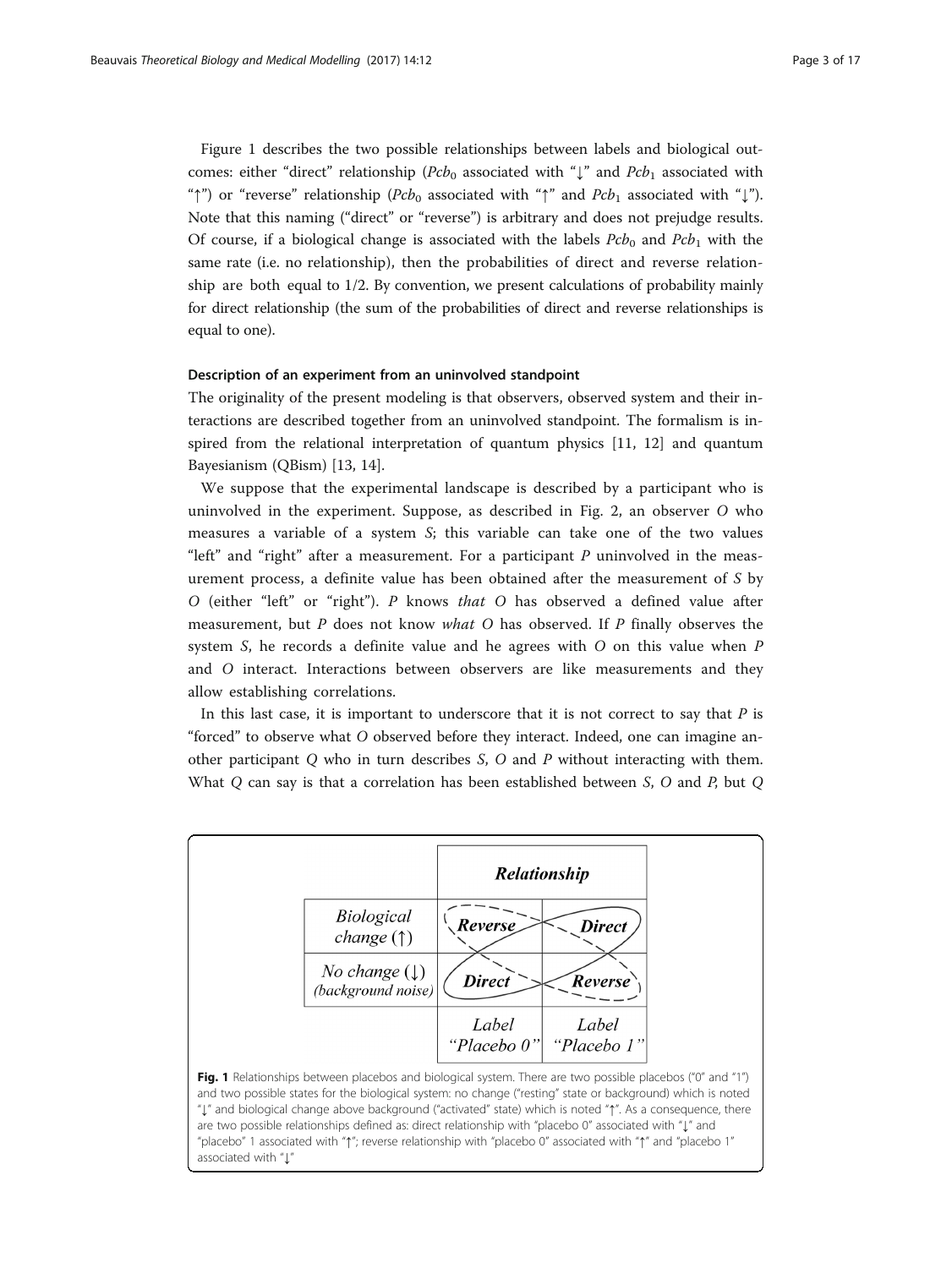<span id="page-3-0"></span>

cannot say which result is observed. The only thing that an uninvolved participant can do is to describe the form (correlations), but not the content (outcomes) of the information available to the observers who interact with  $S$  and with each other. Thus, the consistency of any measurement is guaranteed.

Note that, strictly speaking, an uninvolved participant does not describe the "reality" itself (made of "contents"), but he constructs a predictive tool (made of correlations and probabilities) in order to know what to expect if he decides to interact with the "real" observers.

# Probabilistic modeling of a minimal experiment with two placebos

An experiment is modeled from the standpoint of a participant  $P$  who is outside the laboratory, as described in the previous section. The participant  $P$  does not interact with the "objects" that he describes and he remains uninvolved in the evolution of the experimental situation. The role of  $P$  is to describe the evolution of a team of interacting experimenters with the knowledge of the initial conditions.

We consider a team composed of two experimenters named O and O' who observe the biological system S. We suppose an experimental situation where the probability for each experimenter to observe a direct relationship (as defined in Fig. [1\)](#page-2-0) is  $p$  and the probability of a reverse relationship is q (with  $p + q = 1$ ).

Each observer has his own probabilistic expectations and the uninvolved participant P assigns the probability  $p$  to O as the best estimate that O can make for the future observation of the direct relationship. The same probability  $p$  is assigned to O' independently of O since the probabilistic expectations are specific to each observer.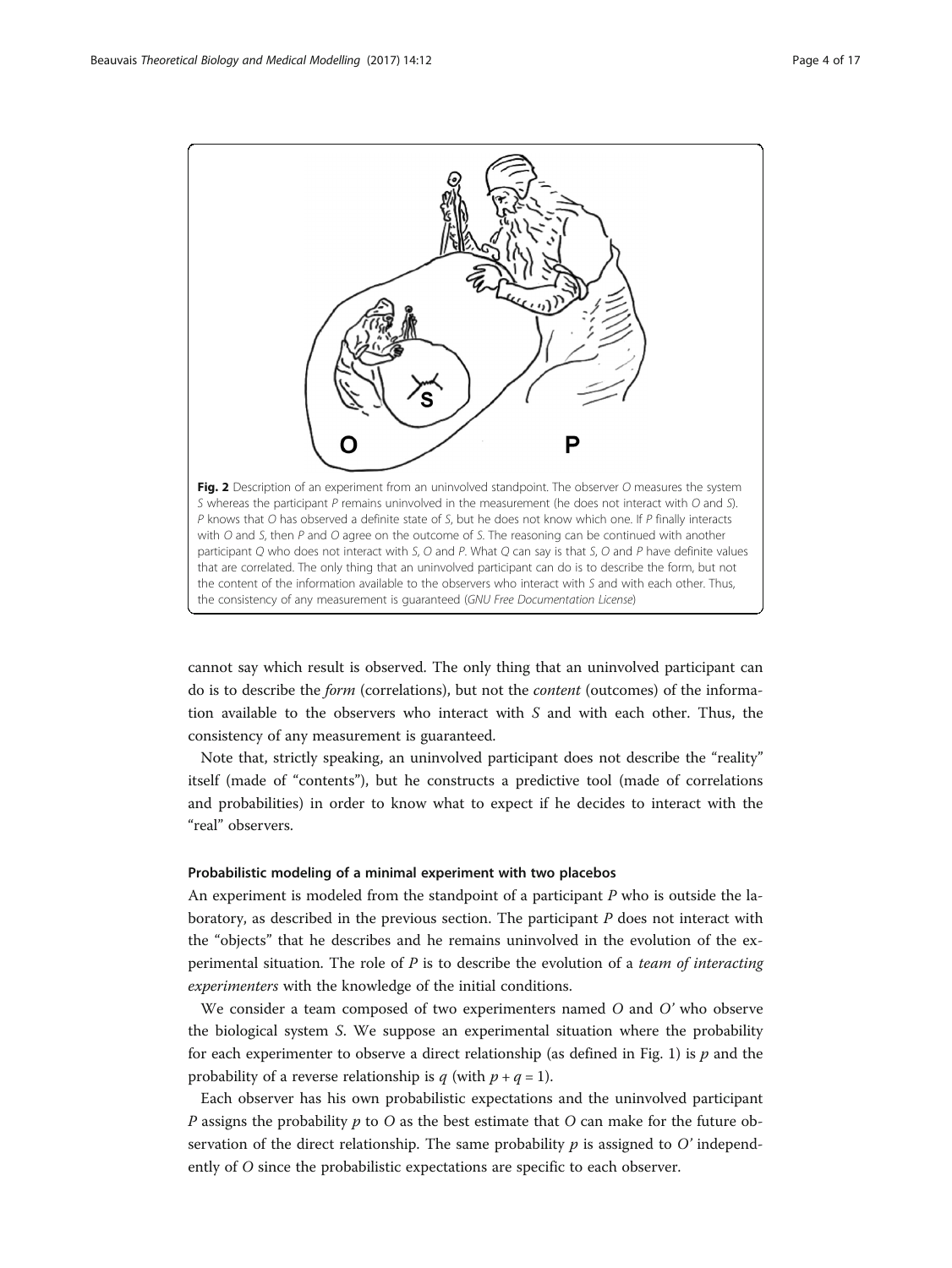<span id="page-4-0"></span>Therefore, the participant  $P$  constructs a predictive tool for his own use where the experimenters have independent probabilistic expectations on the experimental outcome and are in agreement when they compare their records. The future outcome that O expects to record (event A) and the future outcome that  $O'$  expects to record (event B) are *independent* events in the probability space constructed by  $P$  (Fig. 3). This condition of independence is easily formalized since the probabilities of two independent events A and B have well-known mathematical properties:

$$
Prob(A \cap B) = Prob(A) \times Prob(B)
$$
 (2)

Therefore, when O and O' interact and agree on the result of the experiment (i.e. the events of the set  $A \cap B$ ), the best estimate of the probability that O and O' observe a direct relationship is Prob (*direct*) =  $p \times p$  according to Eq. (2) since the probability to record a direct relationship was estimated to be p for O and also p for O' (Fig. 3). Similarly, the best estimate of the probability that O and O' observe a reverse relationship is Prob (reverse) =  $q \times q$ .

The intersubjective agreement discards some impossible situations such as O observes a direct relationship while O' observes a reverse relationship. Since the sum of the probabilities of all possible events is equal to one, Prob (*direct*) =  $p \times p$  must be renormalized. For this purpose,  $p \times p$  is divided by the sum of the probabilities of all possible outcomes (grey areas in Fig. 3), namely direct relationship ( $p \times p$ ) and reverse relationship ( $q \times q$ ):

$$
Prob (direct) = \frac{p^2}{p^2 + q^2}
$$
\n(3)



experiments. A team of interacting experimenters O and O' is described from the standpoint of an uninvolved participant who knows the initial experimental conditions (Fig. [2](#page-3-0)). We suppose a probability equal to p for the event "direct relationship" and equal to q for the event "reverse relationship" ( $p + q = 1$ ). Each observer has his own probabilistic expectations and  $P$  assigns the probability  $p$  to  $O$  as the best estimate that  $O$  can make for the future observation of a direct relationship; the same probability is assigned to  $O'$  independently of  $O$  since the probabilistic expectations are specific to each observer. White areas are unauthorized experimental situations with incompatible outcomes after interaction of O and O' (e.g. "direct" for O and "reverse" for O'). Therefore, the probability that the experimenters observe a direct relationship is calculated by dividing the central gray area ("direct" for both observers) by the sum of the probabilities of possible outcomes (either "direct" or "reverse" for both observers), namely all gray areas. Ω, probability space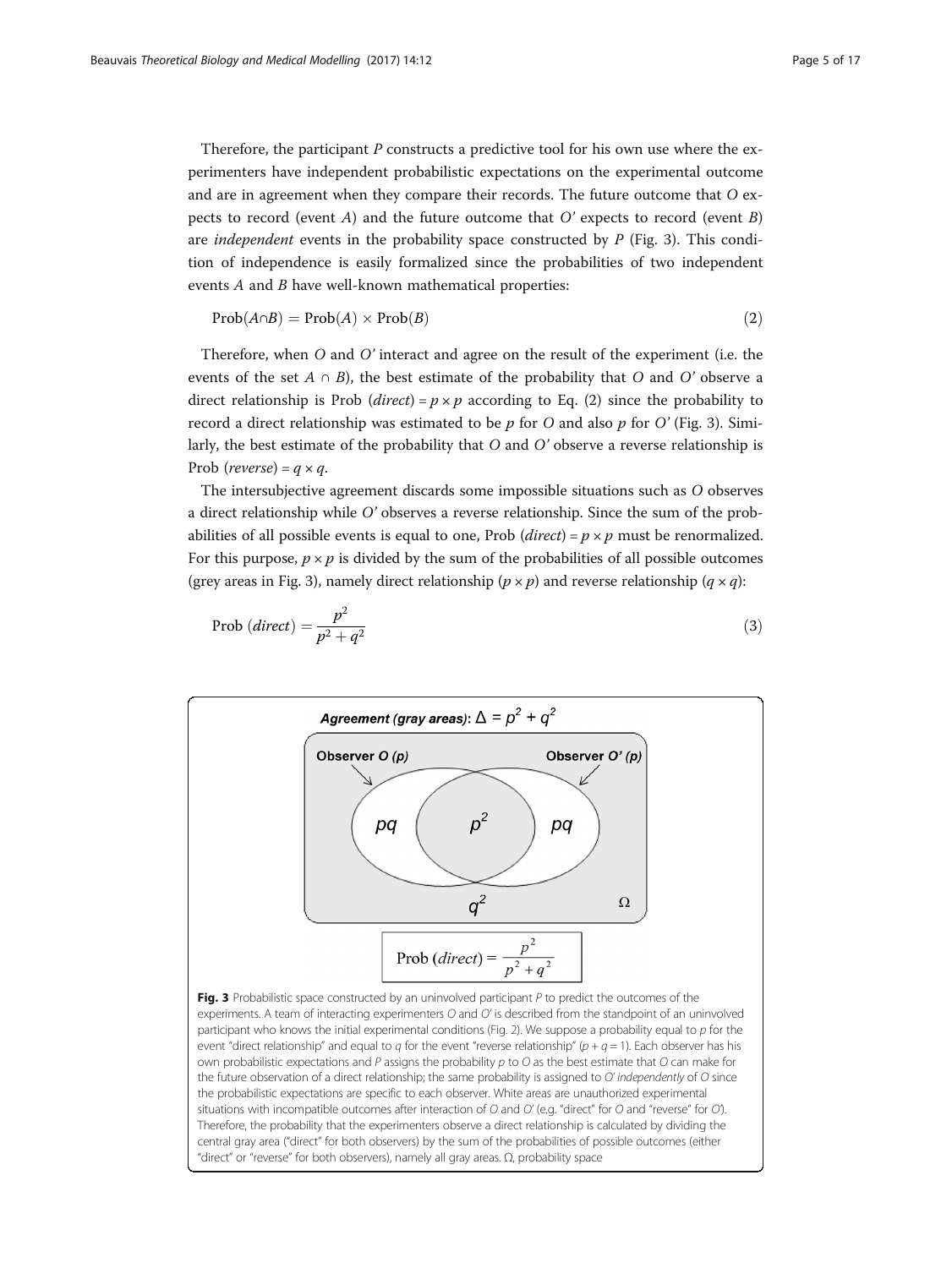<span id="page-5-0"></span>By dividing both the numerator and the denominator by  $p^2$  (taking into account that  $p + q = 1$ , the only variable of the equation is p:

$$
Prob (direct) = \frac{1}{1 + \left(\frac{1}{p} - 1\right)^2}
$$
\n(4)

Eqs.  $(3)$  $(3)$ ,  $(4)$  and Fig. [3](#page-4-0) are easily generalized to any number N of observers who all agree on the outcome:

$$
Prob (direct) = \frac{1}{1 + \left(\frac{1}{p} - 1\right)^N}
$$
\n<sup>(5)</sup>

In a "real" experiment, particularly in biology, random fluctuations occur and they must be taken into account because, after each elementary fluctuation, a tiny bias is introduced and Prob (direct) must be updated.

In the next lines we calculate the evolution of the probability for O and O' to observe a direct relationship from the standpoint of the participant P. First, we write that Prob (direct) is equal to  $1/2$  in the absence of observers ( $N = 0$  in Eq. (5)). As a consequence, the initial value of Prob (*direct*) at time  $t_0$  before the first fluctuation is equal to  $p_0 = 1/2$ .

We then introduce  $\varepsilon_i$  as successive elementary random fluctuations of Prob (*direct*) that occur during successive elementary intervals of time ( $\varepsilon$ <sub>i</sub> are positive or negative real random numbers such as  $|\varepsilon_i| < 1$ ). Note that an implicit consequence of the random fluctuations of Prob (direct) is a non-null, but very small, probability to observe a biological change ("↑").

After the first fluctuation  $\varepsilon_1$ , we easily calculate with Eq. (4) the updated probability  $p_1$  which is based on  $p_0 + \varepsilon_1$ . The equation is then generalized for any probability  $p_{n+1}$ based on previous probability  $p_n$  and fluctuation  $\varepsilon_{n+1}$ . We obtain a mathematical sequence which allows calculating the successive probabilities of a direct relationship:

$$
\text{Prob}_{n+1} \ (direct) = p_{n+1} = \frac{1}{1 + \left(\frac{1}{p_n + \varepsilon_{n+1}} - 1\right)^N} \text{ with } p_0 = 1/2 \tag{6}
$$

# Two placebos associated with different outcomes

Equation 6 allows calculating the successive states of a system constituted of a biological system and a team of interacting experimenters/observers committed in the establishment of a supposed relationship.

A computer calculation of this mathematical sequence is described in Fig. [4](#page-6-0) after 100 successive random fluctuations  $\varepsilon_i$  (with values around 10<sup>-15</sup>) and with two observers  $(N = 2)$ . We observe that the initial situation is in fact *metastable* if fluctuations are taken into account. Indeed, in all cases (i.e. whatever the series of values  $\varepsilon_i$ ), a dramatic transition towards one of two stable positions is achieved:

Prob (direct) = 
$$
1/2
$$
 (metastable position)

\n↓

\n(7)

\nProb (direct) = 1 or 0 (two possible stable positions)

All samples of an experiment are thus engaged either in a direct relationship or in a reverse relationship. Note that the probability of a biological change was very small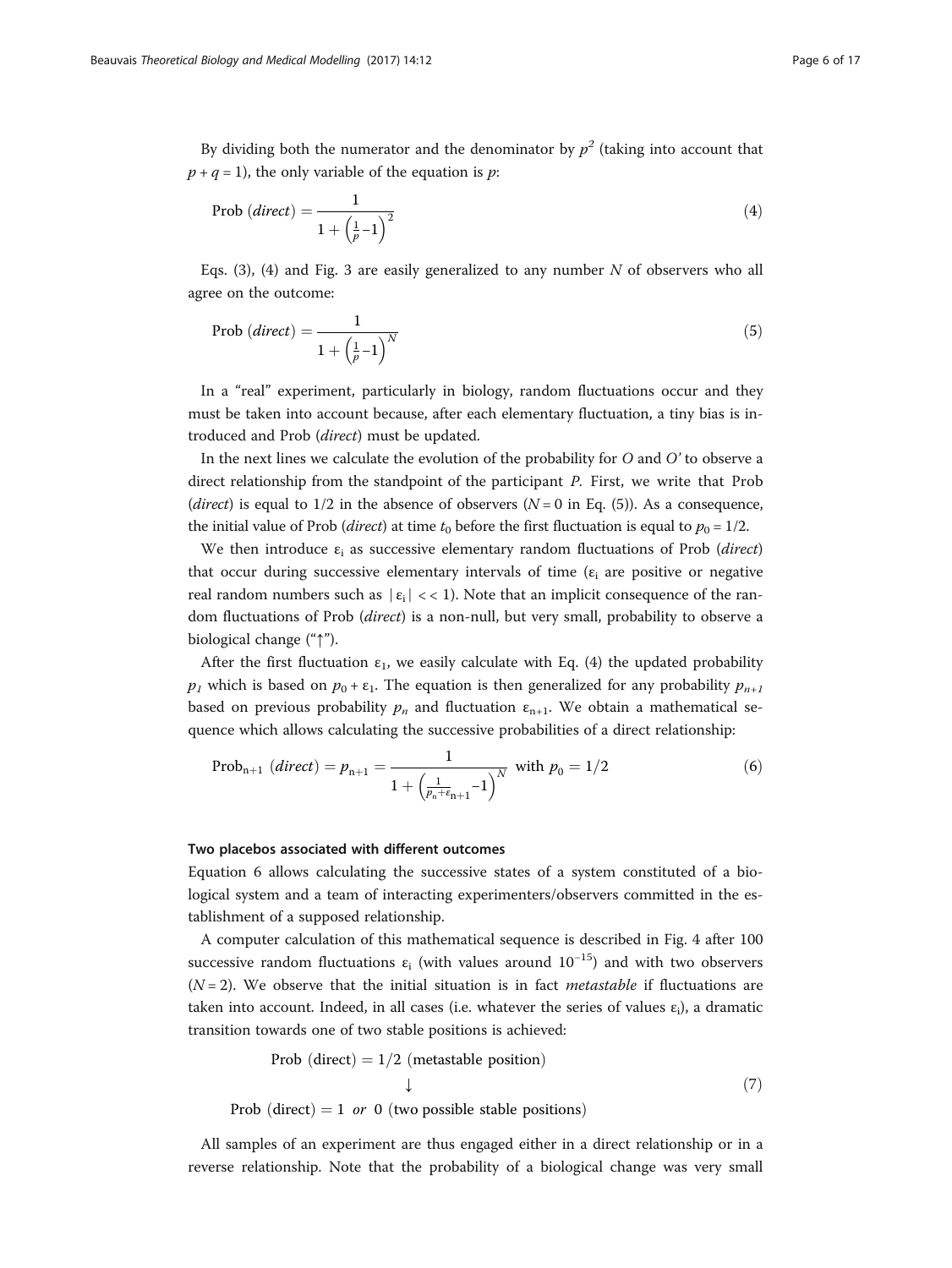<span id="page-6-0"></span>

initially and, after the transition, a biological change is systematically associated with the label  $Pcb_1$  in stable position #1 or systematically associated with the label  $Pcb_0$  in stable position #2. The choice of one of the two stable positions is random. In both cases, a relationship (direct or reverse) between labels and outcomes emerges.

However, the purpose of an experiment is to compare a "test" situation with a "control" situation. Biological systems are therefore prepared in an asymmetrical state with resting state (background noise) implicitly associated with a "control" situation. The stability of the resting state (or basic state) is a condition for a proper assessment of the samples (the experiment begins with the preparation of the biological system before samples are tested). In other terms, the state of the biological model at rest (before each test) can be considered as associated with the label "control".

We suppose, for example, that  $Pcb<sub>0</sub>$  is considered as a "control" by the experimenters. Consequently the stable state #2 eliminates itself since  $Pcb<sub>0</sub>$  cannot be associated both with change (when  $Pcb_0$  samples are tested) and with no change (for the resting state). Only the stable position #1 is a possible state:

Prob ðdirectÞ ¼ 1=2 ðmetastable positionÞ ↓ Prob ðdirectÞ ¼ 1 ðstable positionÞ ð8Þ

A probability equal to one for the direct relationship means that the participant  $P$  is assured – if he finally interacts with the team of experimenters after the end of the experiment – to observe a direct relationship between labels and biological outcomes. Thanks to probability fluctuations, a biological change associated with each sample with  $Pcb_1$  label emerges from background noise.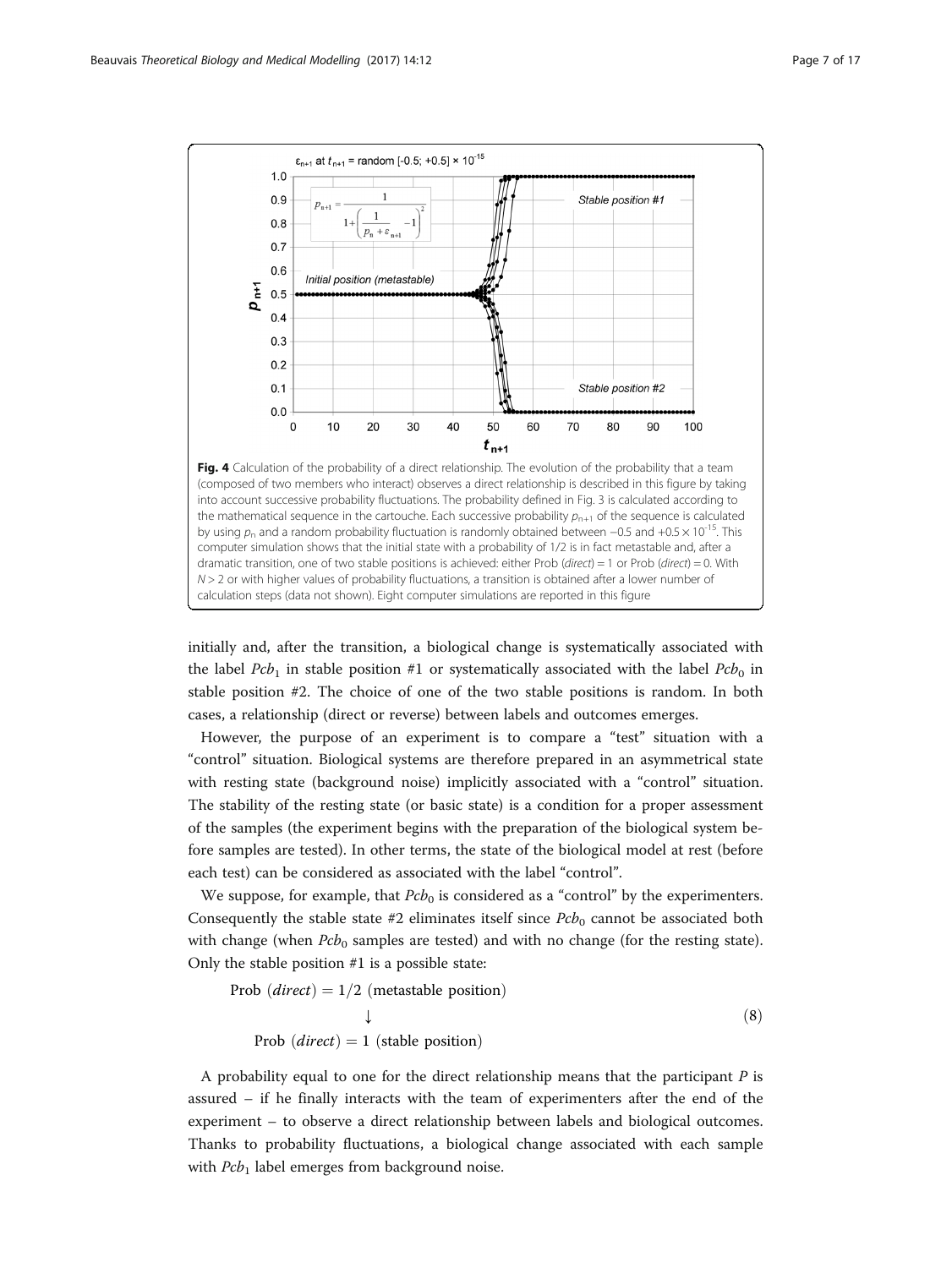#### Consequences of different types of blind designs on correlations

Until now we examined an experimental situation where the observers O and O' assessed themselves the rates of correlation between labels and biological outcomes (open-label experiments). Nevertheless, the labels can be masked to the experimenters in order to reduce or eliminate any bias. After the outcomes have been obtained in blind conditions for all samples, the labels of samples are unmasked. In this article, we distinguish blind experiments with either local or remote assessment of correlations.

For a local assessment of correlations with blind design, an automatic device or a member of the team of experimenters keeps secret the labels of the samples until the end of the experiment. In this case, the automatic device or the observer who is dedicated to the blinding are also elements of the experiment because they interact with the other observers and can be described (from the standpoint of  $P$ ) with the same modeling as open-label experiments.

A remote assessment of correlations with blind design is typically used in randomized clinical trials (also named centralized blind design). The remote supervisor (a statistician for example) does not interact with the experimenters before all measurements are completed. It is important to underscore that the remote supervisor should not be confused with the uninvolved participant  $P$  who describes the experiment. Indeed,  $P$  does not interact and is not involved in the experiment. With a remote supervisor, the experimenters observe biological outcomes, but have no feedback on labels before the remote experimenter is aware of the rate of success. As a consequence, Prob  $(direct)$ Prob (reverse); since Prob (direct) + Prob (reverse) = 1, then Prob (direct) =  $1/2$ . In summary:

- Prob  $(direct) = 1$  with local assessment of correlations;
- Prob (*direct*) =  $1/2$  with remote assessment of correlations.

Figure [5](#page-8-0) illustrates the consequences of the assessment of the correlations with a remote assessment according to the modeling. In this case (blind experiment with an external supervisor), there is no statistical difference between the biological outcomes associated with  $Pcb_0$  and  $Pcb_1$  in contrast with a local assessment (local blind design or open-label experiment).

The experimental context is therefore crucial for establishing a relationship in the modeling. With a local assessment, the experimenters observe labels and then biological outcomes (open-label experiment) or observe biological outcomes and then labels (local blind experiments). In contrast, with a remote supervisor, the experimenters observe biological outcomes, but have no feedback on labels. If a local observer/experimenter is the first to assess the relationship, correlations emerge; if a remote supervisor is the first to assess the relationship, correlations vanish (biological changes are nevertheless observed, but at random places). Of course, in all cases, when participants met together, they agree on the conclusion (correlation or no correlation). The order of the assessments (local first or remote first) is the key element for the degree of correlation.

It is important to underscore that this difference between local and remote assessment of correlations offers the opportunity to test the modeling.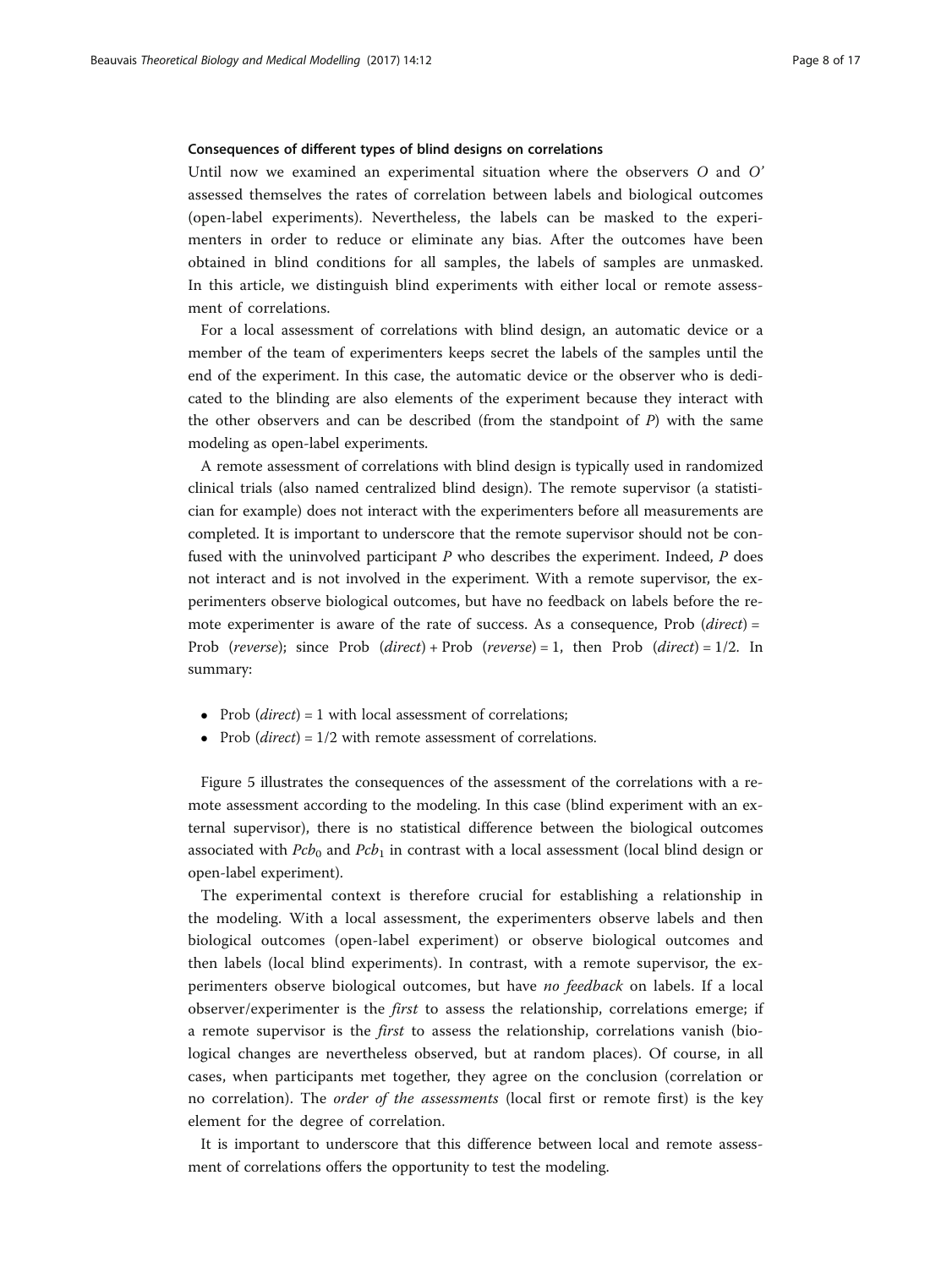<span id="page-8-0"></span>

#### Characterization of the role of the observers O and O'

The experimenters/observers O and O' play a crucial role in the modeling and we examine in this section how their involvement could be characterized and quantified.

As previously reported in Eq. ([2\)](#page-4-0), the joint probability of two independent events A and  $\hat{B}$  is equal to the product of the separate probabilities of  $\hat{A}$  and  $\hat{B}$ . This equation can be generalized for two events  $A$  and  $B$  according to their degree of independence:

$$
Prob (A \cap B) = Prob (A) \times Prob (B) + d (with 0 \le d \le 1)
$$
 (9)

The degree of independence increases when the value of  $d$  decreases; the two events are completely independent with  $d = 0$ . In other words, the correlation of the two events increases when the value of  $d$  increases. Eq. ([3\)](#page-4-0) can be easily modified if  $d$  is taken into account (Fig. [6;](#page-9-0) see legend for calculation details):

$$
Prob (direct) = \frac{p^2 + d}{p^2 + q^2 + 2d} \text{ (with } 0 \le d \le pq)
$$
\n
$$
(10)
$$

When the parameter d varies from  $d = pq$  to  $d = 0$ , the experimental situation progressively shifts from a classical description to the present modeling (Fig. [6\)](#page-9-0).

"Observing" an experiment requires a frame (what are we expecting?) and a feedback (what did we record?). Equation ([6\)](#page-5-0) indicates that there is no transition of Prob (direct) towards a stable position in the absence of observers  $(N = 0)$ . We can draw the same conclusion if the observers are physically present in the laboratory, but not focusing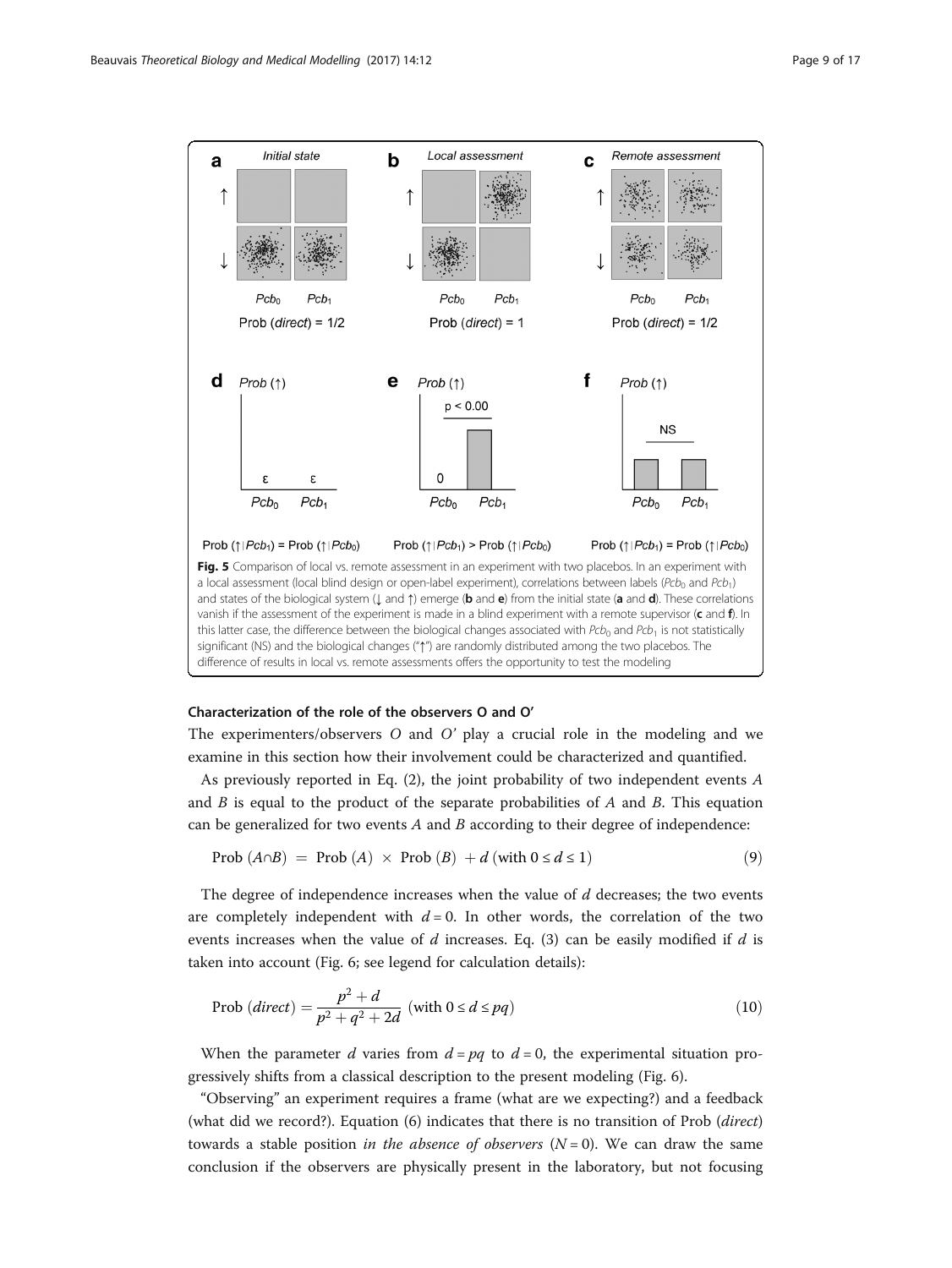<span id="page-9-0"></span>

classical probability. Ω, probability space

their attention on this specific experiment (they expect nothing about the experimental system and they do not receive feedback). As a consequence, the parameter  $d$  can be considered as an evaluation of the attention of the team of experimenters to observe the predefined relationship between labels and biological outcomes. When  $d = 0$ , the observers are fully committed and for  $d = pq$  their attention is completely drawn away from the experiment. For intermediate values, the team is more or less occupied with these observations. Therefore, experimenters' qualities, such as attention, commitment and persistence, appear to be necessary during the experiments for the emergence of correlations between labels and biological outcomes.

We can go a step further by considering that the parameter  $d$  is also an assessment of the capability of the experimenters to recognize (or not) the direct and reverse relationships per se, i.e. as new "objects" regardless their components, namely the association of the biological outcomes with  $Pcb_0$  and  $Pcb_1$ . Indeed, in Eq. [\(4](#page-5-0)) (i.e. with  $d = 0$ ), it is implicit that the experimenters recognize the outcome per se (i.e. in its "wholeness" or as such) as it would be the case for the outcome of a dice roll or the position of a pointer on a measurement device. But suppose now a team of experimenters O and O' who are inexperienced and do not recognize the predefined experimental relationship as a structured ensemble. The experimenters identify the sub-events as separate elements without integrating them as a whole (these sub-events are the association of the biological outcomes with  $Pcb<sub>0</sub>$  and  $Pcb_1$ ). Since we continue to adopt the standpoint of P, we use Eq. ([4\)](#page-5-0) to calculate the evolution of the probability of each sub-event. Before the first fluctuation probability, the probabilities of the two sub-events are: Prob (direct  $|Pcb_0|=1$  and Prob (direct  $|Pcb_1|=0$  (see Fig. [5a\)](#page-8-0). We notice that Prob (direct  $|Pcb_0|$ ) and Prob (direct  $|Pcb_1|$ ) are already in stable positions. Therefore, by using Eq. ([4\)](#page-5-0) (see also Fig. [4\)](#page-6-0), these conditional probabilities are maintained in their respective stable positions with Prob (direct |  $Pcb<sub>0</sub>$ ) that tends toward 1 and Prob (direct | Pcb<sub>1</sub>) that tends toward 0. The experimental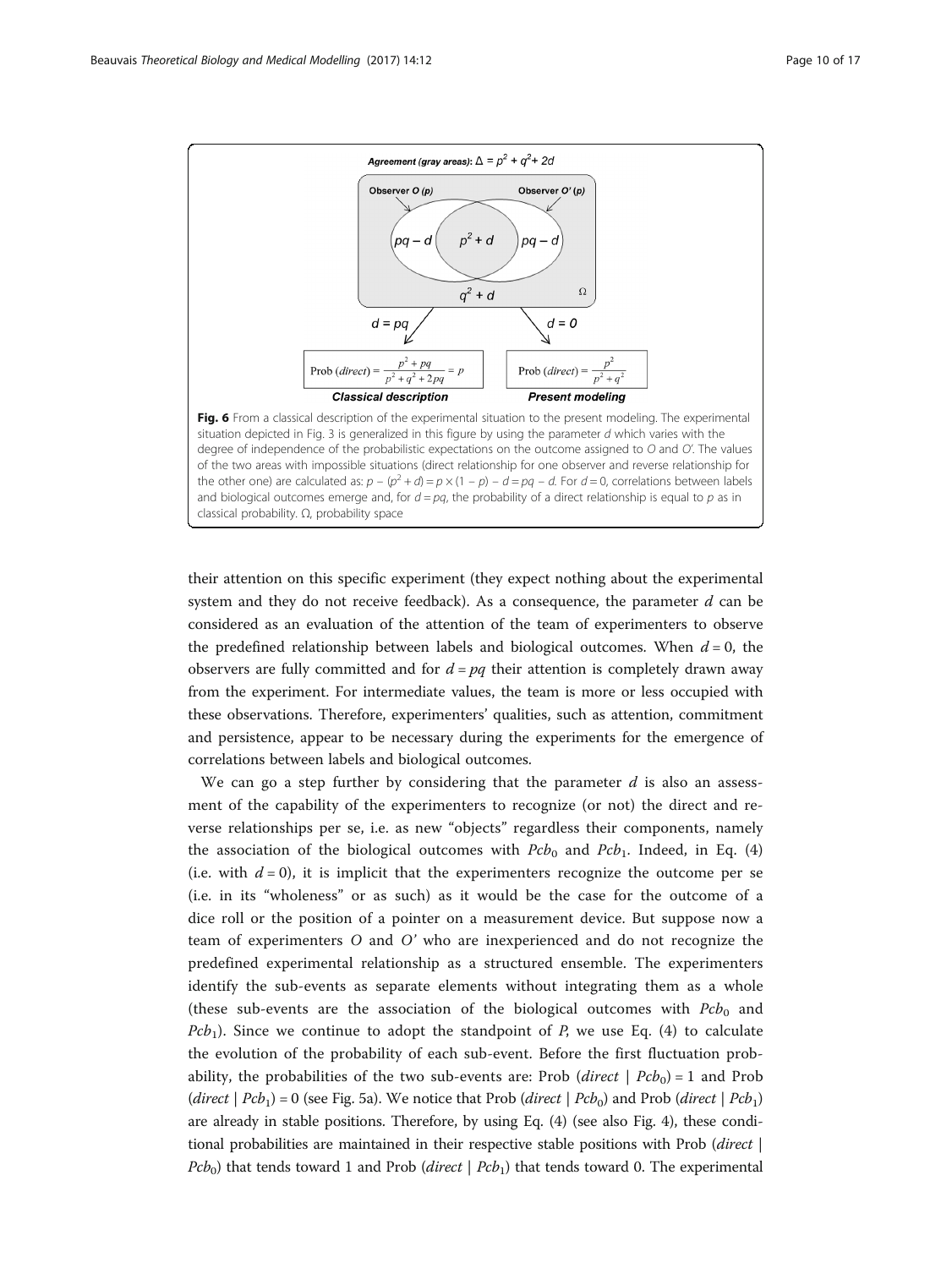results associated with these uncoupled sub-events can be gathered in order to calculate Prob (direct) by using the law of total probability:

$$
Prob(direct) = Prob(Pcb0) \times Prob(direct|Pcb0) + Prob(Pcb1) \times Prob(direct|Pcb1)
$$
\n(11)

$$
= 1/2 \times 1 + 1/2 \times 0 = 1/2
$$
\n(12)

As a consequence, because the relationship between labels and biological outcomes is not recognized as a structured ensemble, there is no transition and Prob (direct) tends toward 1/2.

These considerations are reminiscent from Gestalt psychology that states that human mind spontaneously tends to perceive phenomena as structured ensembles (Gestalt) and not as a simple addition of parts. For example, the well-known Necker cube is immediately recognized as a 3D cube by a human observer and not as the simple addition of lines drawn on a 2D sheet [[15](#page-16-0)]. We instantly "see" a cube in space because we have learned to perceive these 2D drawings as 3D "objects".

As for Necker cube, cognitive and learning processes are undoubtedly at work for the passage from an "analytic"  $(d = pq)$  to a "structured" (or global) perspective  $(d = 0)$ . In the first situation  $(d = pq)$ , the experimenters are spectators of the experimental landscape that is perceived as a "collection of points"; in the second situation  $(d = 0)$ , they are actors who interpret the experimental landscape that is perceived as a "form" [\[15\]](#page-16-0). In this last case, the experimenters concentrate their attention towards a "transcendent object" (namely, the predefined relationship) without reference to the details that become indiscernible.

If cognitive and learning processes are involved in the emergence of quantum-like correlations, different teams of experimenters with different training and experience should report various degrees of correlations between labels and biological outcomes in experiments comparing two placebos.

# Emergence of a quantum-like logic

Only tools from classic probability are used in the modeling. Nevertheless, as demonstrated in this section, there is an underlying quantum-like logic which is rooted in the initial partition of placebos as  $Pcb<sub>0</sub>$  and  $Pcb<sub>1</sub>$ . Indeed, according to Fig. [1:](#page-2-0)

$$
\text{Prob}(Pcb_0) \times \text{Prob}(\downarrow) + \text{Prob}(Pcb_0) \times \text{Prob}(\uparrow) + \text{Prob}(Pcb_1) \times \text{Prob}(\downarrow) + \text{Prob}(Pcb_1) \times \text{Prob}(\uparrow) = 1. \tag{13}
$$

When the stable position #1 is achieved, Prob  $(Pcb_0)$  = Prob ( $\downarrow$ ) and Prob  $(Pcb_1)$  = Prob ( $\uparrow$ ) (see Fig. [5b](#page-8-0)); when the stable position #2 is achieved, Prob (Pcb<sub>0</sub>) = Prob ( $\uparrow$ ) and Prob  $(Pcb_1)$  = Prob ( $\downarrow$ ). Therefore in both cases:

$$
[\text{Prob}(Pcb_0)]^2 + [\text{Prob}(Pcb_1)]^2 + 2 \times \text{Prob}(Pcb_0) \times \text{Prob}(Pcb_1) = 1 \tag{14}
$$

This equation is equivalent to:

$$
[\text{Prob}(Pcb_0) + \text{Prob}(Pcb_1)]^2 = 1\tag{15}
$$

Then, we define a and b such as Prob  $(Pcb_0) = a^2$  (or a.a) and Prob  $(Pcb_1) = b^2$ (or  $b.b$ ). These definitions correspond to the stable position #1 (for the stable position #2,  $b^2$  must be taken equal to  $-b \times -b$ ):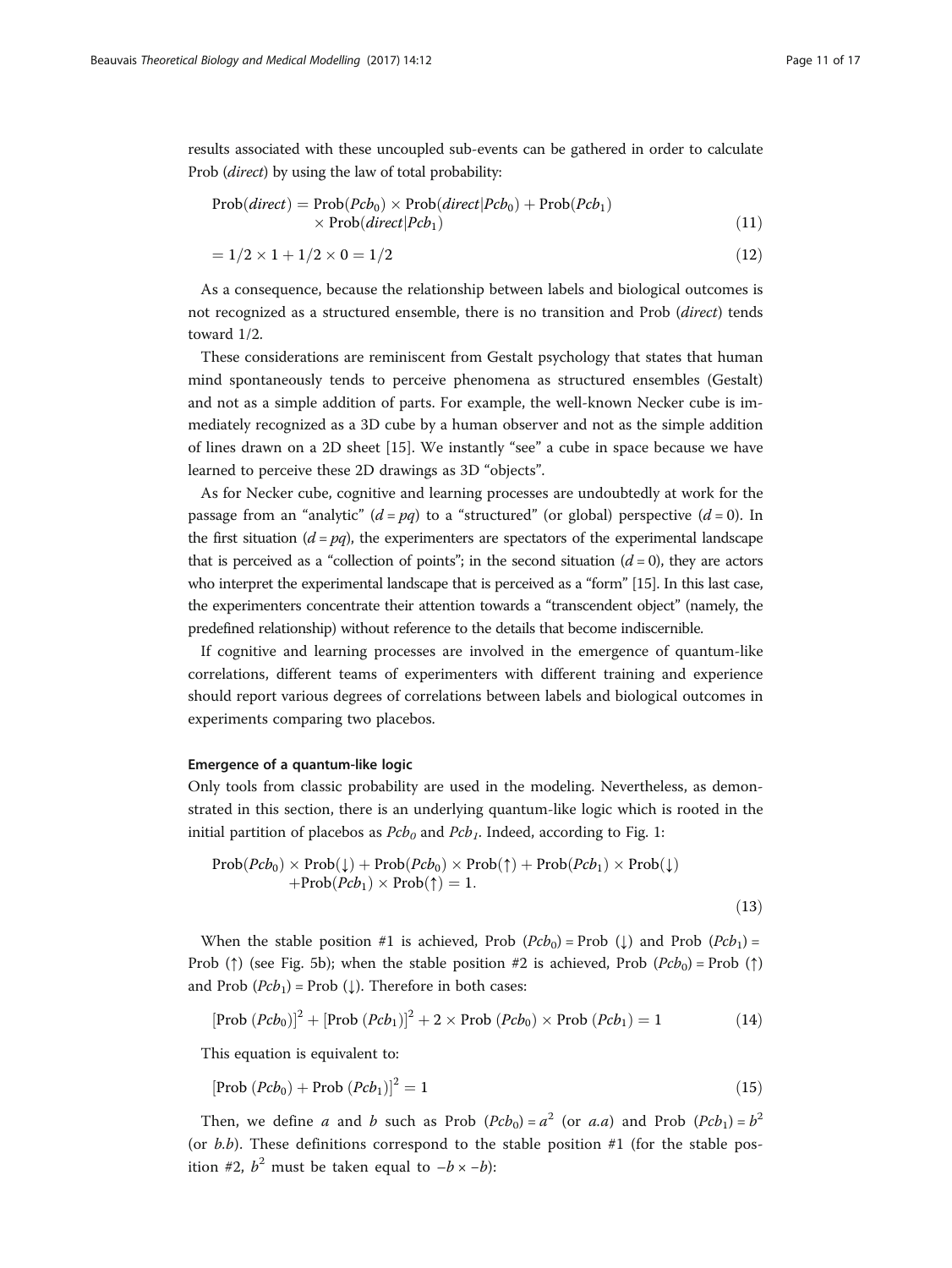<span id="page-11-0"></span>
$$
(a \cdot a + b \cdot b)^2 = (a \cdot a)^2 + (b \cdot b)^2 + 2 \times (a \cdot b)^2 = 1
$$
 (16)

$$
(a \cdot a + b \cdot b)^{2} + (b \cdot a - a \cdot b)^{2} = (a \cdot a)^{2} + (b \cdot b)^{2} + (b \cdot a)^{2} + (a \cdot b)^{2} = 1
$$
\n(17)

$$
1 + 0 = 1/2 + 1/2 = 1 \tag{18}
$$

As can be seen in Fig. 7, the left-hand side of Eq. (17) is the sum of Prob (direct) plus Prob (reverse) without a remote supervisor and the right-hand side is the sum of Prob (direct) plus Prob (reverse) with a remote supervisor. The terms  $a$  and  $b$  are thus probability amplitudes and their squaring allows calculating the corresponding probabilities.

Therefore, the probability of a direct relationship without a remote supervisor is calculated by doing the sum of the probability amplitudes of the two paths that lead to a direct relationship and then by squaring this sum. With a remote supervisor, the probability of a direct relationship is calculated by squaring the probability amplitude of each path that leads to a direct relationship and then by making the sum of the probabilities of the two paths (Fig. 7).

The relationship between labels and biological outcomes in the modeling has the same logic as single-photon self-interferences in Young's double-slit experiment where photons behave either as particles when paths are detected or as waves when paths are not detected. In Fig. 7 that sketches an elementary experiment, quantum-like correlations are observed when "paths" (i.e. labels) are undistinguishable (from an outside standpoint) and correlations vanish when they are distinguishable for a remote supervisor. In this last case, each label is forced to adopt a defined "pathway".

The emergence of quantum-like correlations is the consequence of the initial assumptions, namely the independent probabilistic expectations and the intersubjective agreement. The concomitant consideration of these two assumptions implies that the outcome of an experiment does not pre-exist to the interaction of O and O' from the standpoint of P. This is a characteristic of quantum measurements and, in the language of quantum mechanics, the "state" of O concerning his identification of the outcome

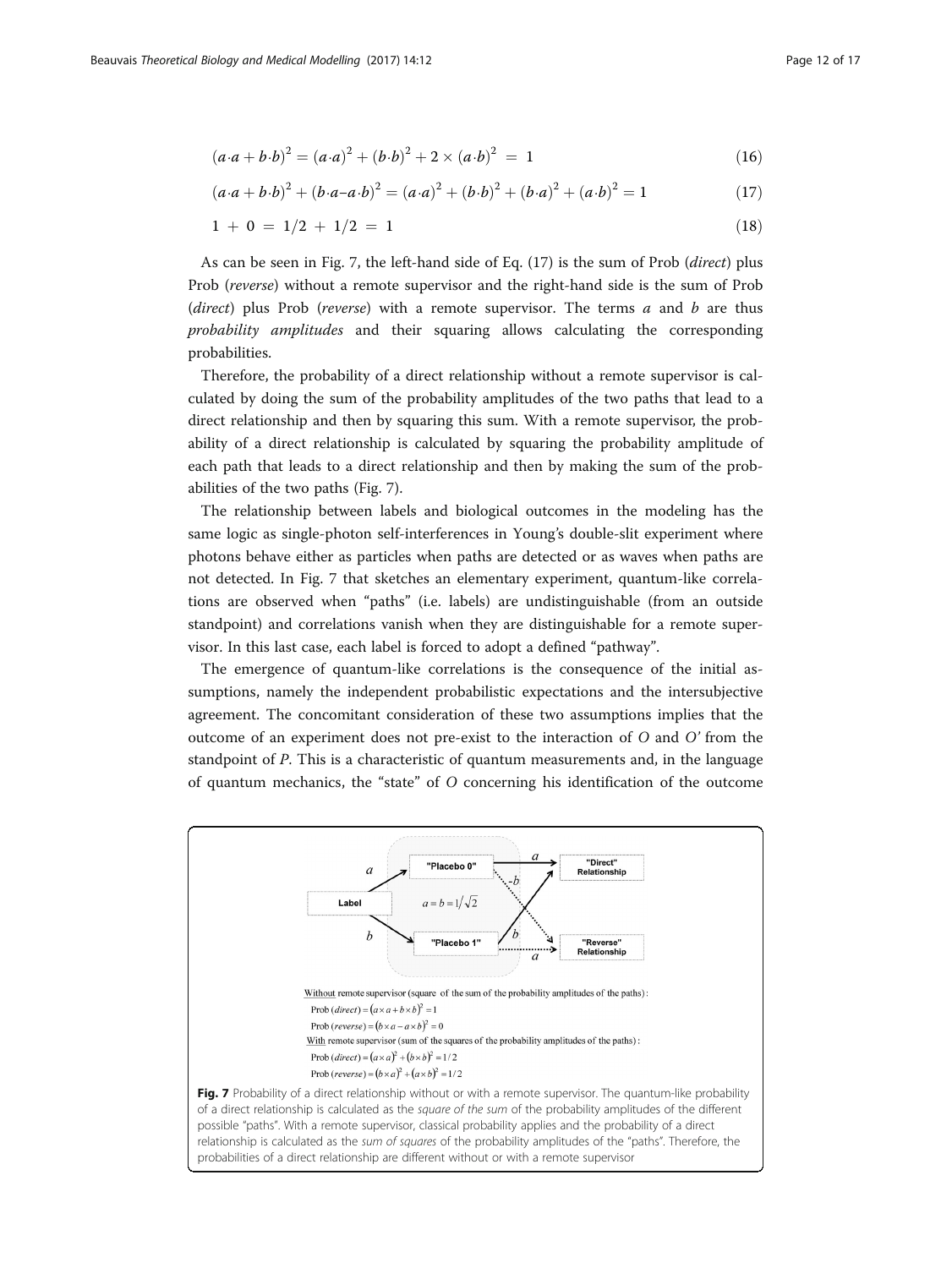would be said "superposed" before interacting with  $O'$  (and vice versa). The intersubjective agreement plays a similar role as a conservative law in physics and O and O' would be said "entangled" after their interaction.

# Importance of an uninvolved standpoint

The uninvolved standpoint of the participant  $P$  is central in the construction of the modeling. Indeed, from the standpoint of O, if he observes a direct relationship or a reverse relationship, then he can hold for sure that  $O'$  will tell him that he observes the same event. As a consequence the probability that  $O$  and  $O'$  observe a direct relationship is p in this case as stated by classical probability and not  $p \times p$  (before renormalization) from the standpoint of  $P$ . The standpoints of  $P$  and  $O-O'$  coincide in situations where these two equations are verified:

$$
p = \frac{p^2}{p^2 + q^2} \text{ and } q = \frac{q^2}{p^2 + q^2} \tag{19}
$$

These two equations are equivalent to  $(2p - 1)(p - 1) = 0$  and  $(2q - 1)(q - 1) = 0$ , respectively. Therefore, there are only three possible values for  $p: 1/2, 1$  or 0. These values are the probabilities associated with initial position, stable positions #1 and #2, respectively. Only the outside standpoint of  $P$  who is not involved in the observation of the experiment allows describing the transition of Prob (*direct*) from  $1/2$  to 1 (or 0) as a consequence of the emergence of quantum-like "interferences" (i.e. the cross-terms with probability amplitudes equal to  $b$  and  $-b$  in Fig. [7\)](#page-11-0).

The differences between the standpoints of  $O-O'$  and P are the consequence of the demonstration of Breuer about the impossibility of a complete self-measurement [[16](#page-16-0)]. According to this demonstration, a measurement apparatus (or an observer) is unable to distinguish all the states of a system in which it is contained (whether this system is classical or quantum mechanical does not matter). Only a second external apparatus  $(P)$  that observes both the first apparatus  $(O)$  and the system  $(S)$  is able to account all correlations between O and S [[17](#page-16-0)].

### Optimized placebos in clinical trials

Without any doubt, the success of many complementary or alternative medicines rests on placebo effect. Thus, most authors consider homeopathy as a perfect illustration of the enforcement of the placebo effect in medicine. Moreover, homeopathic medicines could be considered as "super placebos" (or optimized placebos) since even practitioners think that they prescribe "true" medicines despite the absence of active molecules. Indeed, the manufacturing process of a majority of homeopathic medicines eliminates the initial active molecules by serially diluting them well beyond the limit set by Avogadro's number. In other words, there are zero active molecules in these highly diluted samples. Even if tiny traces of the initial molecules would be present (due to contamination or imperfect diluting process), it remains to demonstrate how they could nevertheless have an effect contradicting the law of mass action.

Since no classical pharmacological action can be assigned to high dilutions, it has been suggested that modifications of water structure during the dilution process could account for the alleged effects. Until now, no convincing evidence has been reported indicating that modifications of water structure specific of the initial molecules are able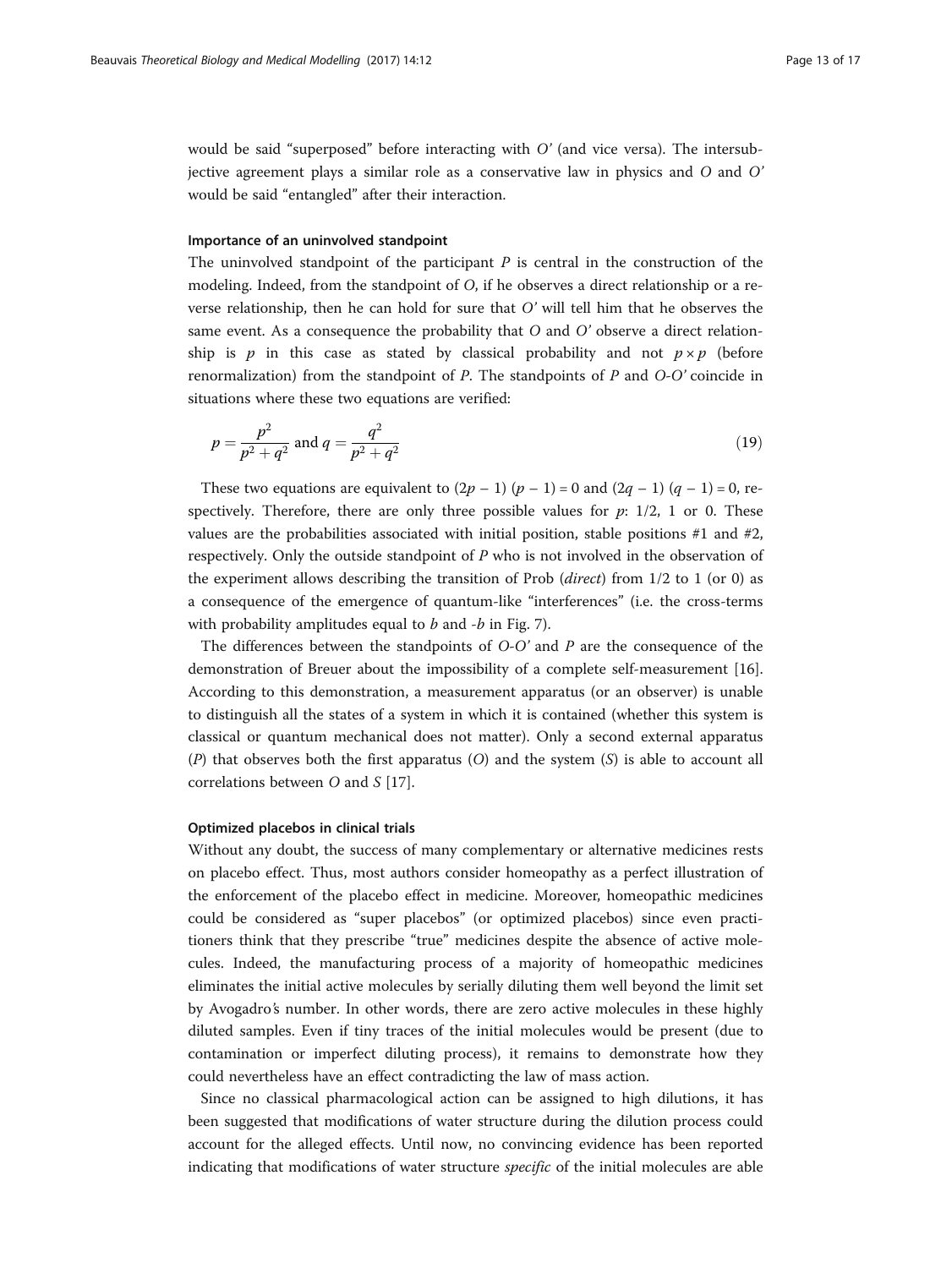to induce specific biologic changes. Moreover, homeopathy medicines available in pharmacies are sugar granules that have been impregnated with high dilutions and then dried. Therefore, until there is evidence to the contrary, the most reasonable scientific attitude is to consider homeopathy medicines and high dilutions as plain placebos.

Interestingly, the gold standard for drug evaluation, namely blind randomized clinical trial, appears to be an obstacle in studies aimed to establish the efficacy of homeopathy medicines. Thus, the study of Shang et al. compared homeopathy trials and matched conventional-medicine trials [\[18](#page-16-0), [19](#page-16-0)]. The authors concluded that homeopathy medicines were comparable to placebos. Indeed, in contrast with conventional medicines, double-blind design was associated with a strong decrease of the probability of success when compared with open-label design. Although this study has been heavily criticized by proponents of homeopathy, most of them nevertheless acknowledge that blind randomized clinical trials are not adequate for assessing homeopathy medicines [[20](#page-16-0), [21](#page-16-0)]. A randomized clinical trial by Brien et al. in patients with rheumatoid arthritis suggested that homeopathy consultations, but not homeopathy medicines, were associated with a clinical benefit thus reinforcing the idea of a placebo effect [[22](#page-16-0)].

In 2013, I proposed a slight modification of trial design in order to increase the chance to observe a difference between outcomes in double-blind placebo-controlled randomized trials of homeopathy medicines. This suggestion was not an encouragement for the practice of homeopathy, but an attempt to understand the persisting success of this alternative medicine in the absence of a rational basis. Based on the hypothesis that quantum-like correlations were responsible for "successful" open-label homeopathy clinical trials, it was proposed to replace the centralized assessment of efficacy in blind trials (generally done by statisticians) with a local assessment (by physicians) [[23\]](#page-16-0). Thieves et al. recently challenged this hypothesis and reported experiments in a plant model (wheat germination) that compared a homeopathy medicine and a placebo both in local and centralized blind designs [\[24\]](#page-16-0). The results were in favor of the initial hypothesis since a significant difference of plant growth was observed between homeopathy medicine and placebo with local assessment while there was no significant difference with centralized assessment. The interaction test for local vs. centralized blind designs was statistically significant ( $p = 0.003$ ). If we consider all samples (including homeopathy medicine) as plain placebos that differ only by their labels, these results are in favor of the present hypothetical modeling. These results should be also an encouragement for physicians to implement the same local blind design in clinical trials comparing a placebo with homeopathy medicine (i.e. a second placebo) in order to test in vivo the hypothesis of quantum-like correlations as depicted in Fig. [5](#page-8-0).

# **Discussion**

It is generally thought that the macroscopic world escapes to the consequences of quantum physics due to the decoherence process. As a consequence, biological systems are considered to behave only classically. Nevertheless, some phenomena such as photosynthetic light harvesting or avian magnetoreception have been recently suggested to be the consequence of quantum phenomena [\[25](#page-16-0)]. Asano et al. evidenced quantum-like probabilistic behavior in Escherichia coli lactose-glucose metabolism [[26](#page-16-0)]. In experimental psychology, some processes of cognition appear to obey to nonclassical logic [\[27\]](#page-16-0). Thus, the purpose of the new field named "quantum cognition" is to describe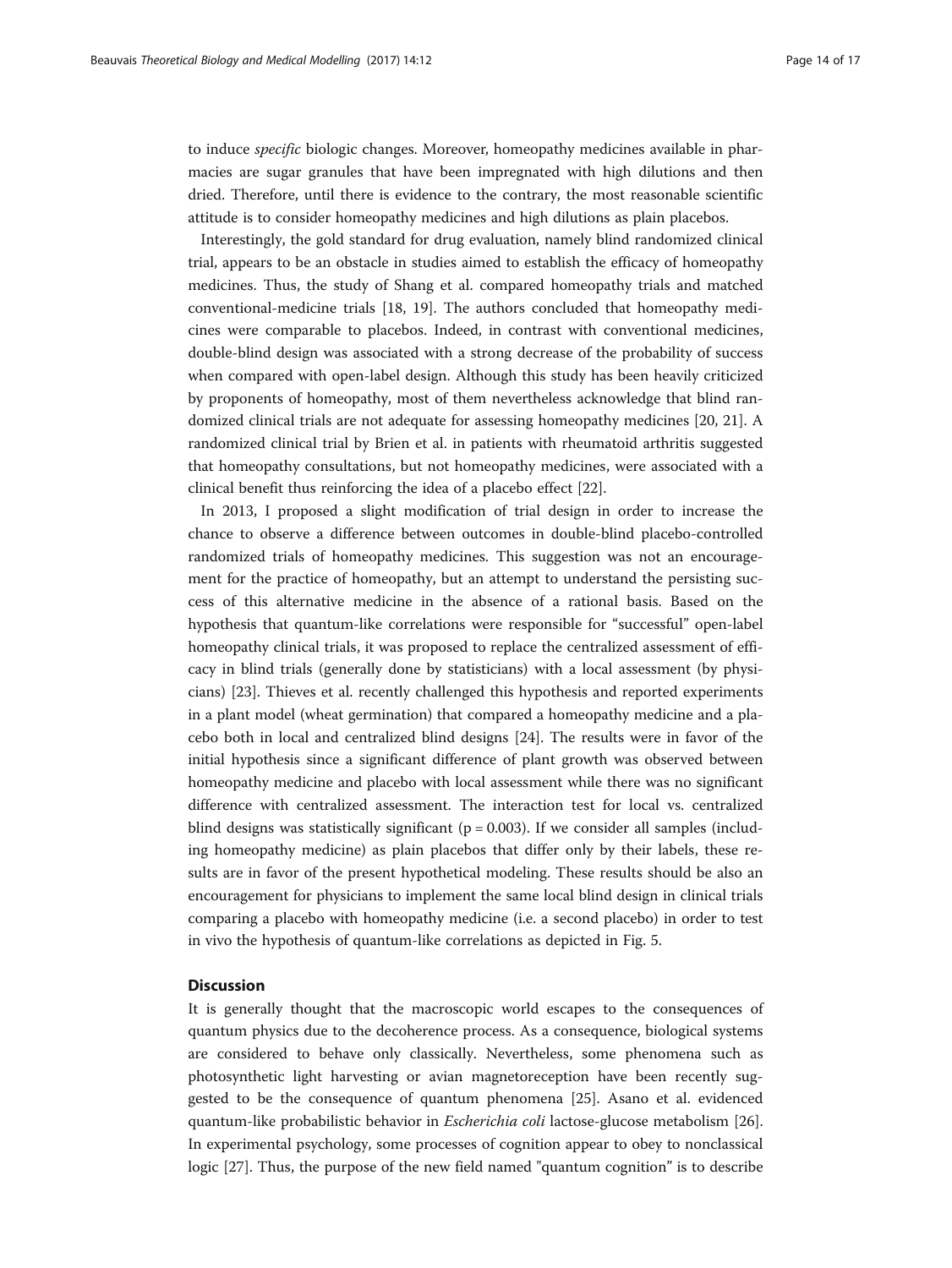cognitive processes such as reasoning, decision making, judgment, language, memory or perception with mathematical quantum tools [[28](#page-16-0)–[31](#page-16-0)]. Moreover, Aerts described some experimental situations in physics where macroscopic devices could exhibit a quantum-like behavior [\[32](#page-16-0)]. Interestingly, Aerts showed that quantum probabilities could be introduced as the consequence of a lack of knowledge about fluctuations during the interaction between a measuring device and the object to be measured [[32](#page-16-0)]. Most authors that use quantum probability outside the field of physics do not consider that the systems they describe are really quantum. Tools of quantum probability are simply used to describe results that until then were considered paradoxical [[27\]](#page-16-0). Indeed, quantum physics is not only a new mechanics but also a new probability theory. An extension of classical probability with some mathematical tools borrowed to quantum probability (e.g. superposition, entanglement, interferences) appears to be fruitful in these different domains. With the present hypothetical modeling, it is proposed that quantum-like correlations could be a component of the placebo effect.

A central question is the generalisability of the proposed modeling to other experimental situations. Indeed, one could argue that bets on a coin toss could be also described by the same modeling by replacing labels with bets and biological system with coin toss. The answer is in Eq.  $(6)$  $(6)$  that supposes first that the system S has an internal structure submitted to small random fluctuations (thermal fluctuations for example) and second that each  $p_{n+1}$  value is strongly dependent on  $p_n$  value. In other words, probabilities  $p_{n+1}$  are correlated with probabilities  $p_n$ . This last characteristic is named temporal autocorrelation and is a feature of phenomena with slow random fluctuations such as systems submitted to Brownian motion or biological systems. Of course, another implicit condition is the absence of physical obstacles that would block the transition of Prob (direct). Therefore, for systems based on a phenomenon not submitted to internal fluctuations (radioactive decay) or "rigid" systems with sufficient mechanical inertia to be not influenced (coin flipping or dice rolling),  $\varepsilon$  is equal to zero and no transition is possible. For experimental systems submitted to internal fluctuations, but with successive states that are not autocorrelated due to strong restoring forces ("elastic" systems), a transition as described in Fig. [4](#page-6-0) is not possible (only random fluctuations around 1/2 are observed). An example of such a system is a beam splitter that randomly transmits or reflects a photon and vibrates around a fixed point. Systems based on phenomena with large random fluctuations (electronic noise for example) are also unsuitable.

The possibility to be experimentally tested is the hallmark of a scientific theory. The proposed modeling predicts that quantum-like correlations vanish when they are assessed by a remote supervisor. Only local assessments allow quantum-like "interferences" with correlation of "expected" and observed outcomes. It is important to emphasize that this modeling does not describe a causal relationship between mental states (e.g. intention) and physical states. Indeed, only quantum-like correlations are allowed and there is no way to transmit messages, instructions or orders from a laboratory to another one by using a series of coded samples.

Walach has extensively studied the relationship between homeopathy and notions from quantum logic such as complementarity and entanglement by using a "generalized quantum theory" [[33](#page-16-0), [34\]](#page-16-0). Of interest, this author insisted that homeopathy medicines and their associated clinical outcomes could not be treated causally (as it the case in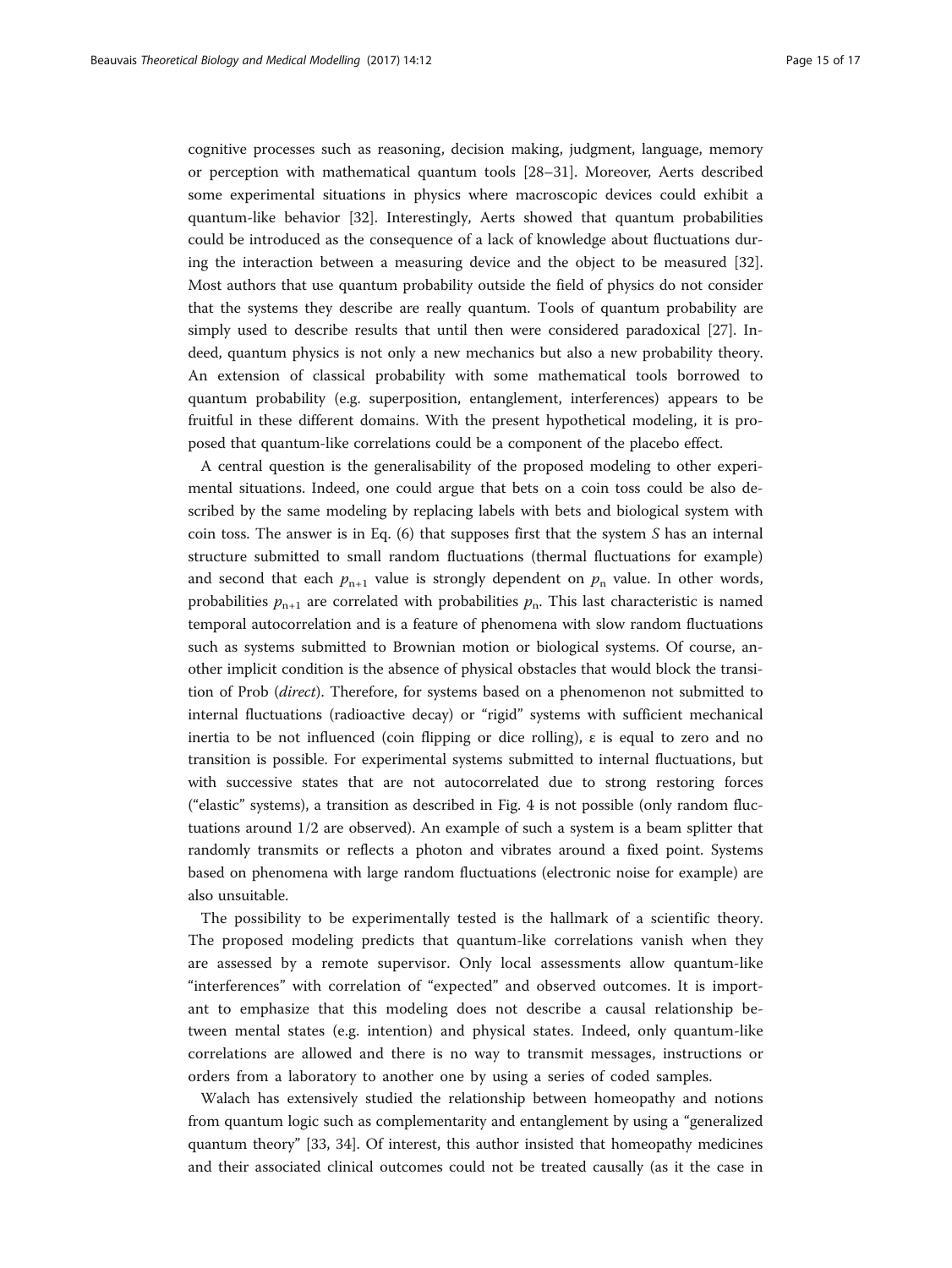<span id="page-15-0"></span>blind randomized clinical trials), otherwise mismatches between outcomes occurred [[35\]](#page-16-0). The present modeling with two placebo, which are differently labeled, leads to the same conclusion. Moreover, it is not excluded that quantum-like correlations could emerge in clinical trials for conventional drugs and add to classical causal relationship.

Some authors reported clinical trials where placebos associated with different labels or therapeutical rituals could lead to different outcomes [\[36](#page-16-0), [37](#page-16-0)]. Only psychological mechanisms were supposed to be the cause of the different outcomes. Nevertheless, it would be interesting to evaluate a possible involvement of quantum-like correlations in such experiments aimed at investigating the placebo effect.

The potential existence of quantum-like correlations in the context of the experimenter effect could be also an element interesting to explore in the current debate about low reproducibility in life sciences [\[38\]](#page-16-0). Indeed, differences among experimenters' teams are expected for the establishment of quantum correlations according to the modeling. As a matter of fact, trials in biology, medicine or psychology could benefit from an extended theory of probability that permits interferences between probabilities (more exactly between probability amplitudes).

# Conclusion

The hypothetical modeling proposed in this article suggests that two placebos with different labels can be associated with different outcomes even in blind trials. Such a counterintuitive conclusion is the consequence of a probabilistic modeling that authorizes quantum-like interferences. This modeling could give a framework for some unexplained observations where mere placebos are compared (in some alternative medicines for example) and could be tested in blind trials by comparing local vs. remote assessment of correlations.

Acknowledgements Not applicable.

Funding No funding

Availability of data and material Not applicable.

Authors' contributions Not applicable (unique author)

Competing interests The author declares that he has no competing interests

Consent for publication Not applicable.

Ethics approval and consent to participate Not applicable.

# Publisher's Note

Springer Nature remains neutral with regard to jurisdictional claims in published maps and institutional affiliations.

Received: 15 February 2017 Accepted: 25 May 2017 Published online: 02 June 2017

#### References

1. Moerman DE, Jonas WB. Deconstructing the placebo effect and finding the meaning response. Ann Intern Med. 2002;136:471–6.